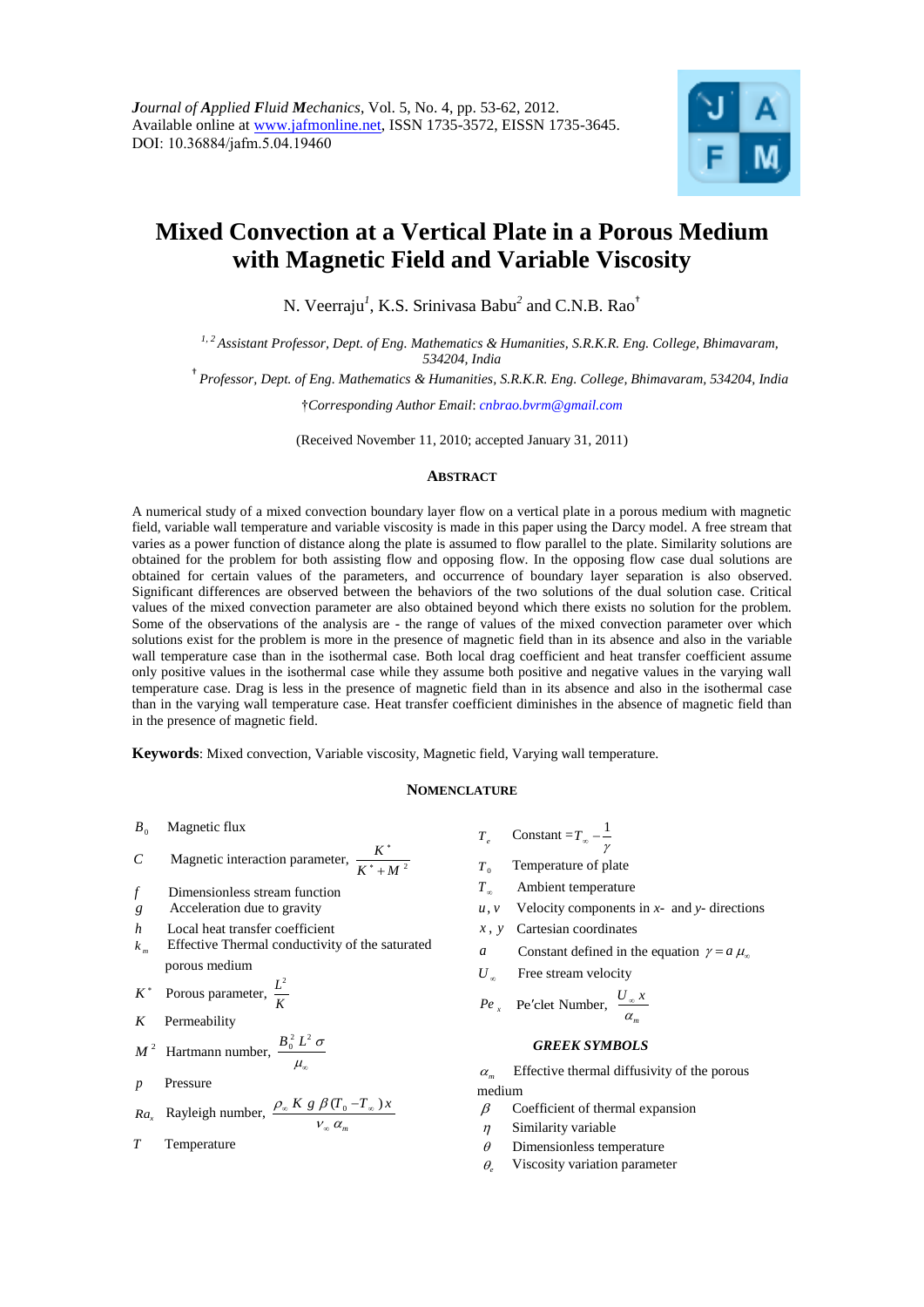- 
- $\mu_{\infty}$ Viscosity of the ambient fluid
- $\rho$  Fluid density
- $\rho_{\infty}$ Density of the ambient fluid
- $W$  Stream function
- $\lambda$  Power of index of plate temperature

# **1. INTRODUCTION**

*μ* Dynamic viscosity<br> *μ* Usecosity of the ambient fluid<br> *ρ* Fusiod ensity<br> *ρ* Fusiod ensity<br> *ρ* Fusiod ensity<br> *γ* Fusiod ensity<br> **1. INTRODUCTION**<br>
3 Downs of the ambient fluid<br>
3 Power of index of plate temperatur Extensive studies of mixed convection in porous media have been performed over the last five decades covering a broad range of fields including several different physical effects since such studies have important applications in various fields of science and technology. Mixed convection flows arise when, besides buoyancy, there acts an external force, because of which there will be a free stream or a moving boundary in such problems. In mixed convection studies, there can arise two types of flows - assisting flow and opposing flow, depending on whether the plate is hot or cold as compared to the ambient temperature and based on the direction of the free stream or the moving boundary. Minkowycz *et al.* (1976) and Cheng *et al.* (1975) have presented similarity solutions for free convection in a porous medium adjacent to vertical and horizontal plates with wall temperatures being power functions of distance. Using Darcy's law, a boundary layer model for natural convection in a porous medium was studied by Cheng *et al.* (1977), using Boussinesq's approximation and a similarity transformation. Merkin (1980) is perhaps the first to have discussed assisting and opposing flows in mixed convection at a vertical plate in a porous medium. He has identified the occurrence of dual solutions for certain values of the parameters and also the occurrence of boundary layer separation. Ranganathan *et al.* (1984) have studied mixed convection boundary layer flow along a vertical surface in a porous medium considering the effects of inertia, porosity variation and blowing at the surface. Joshi *et al.* (1985) have discussed mixed convection in porous media adjacent to a vertical uniform heat flux surface. Lai *et al.* (1990) discussed the effect of variable viscosity on convective heat transfer in three different cases of natural convection, mixed convection and forced convection, taking fluid viscosity to vary inversely with temperature. In that work, while discussing mixed convection, the authors have taken only assisting flow into consideration. Chen *et al.* (1990) have studied the combined effect of quadratic drag, boundary friction, thermal dispersion and non uniform porosity on aiding flow at a vertical surface. Carey *et al.* (1980) used a regular perturbation analysis to study the effect of variable viscosity on convection in free flow at a vertical plate when the temperature of the plate varies as a power function of distance along the plate. The cases of freely rising plane plume, the flow above a horizontal line source on an adiabatic surface and the flow adjacent to a vertical uniform plane surface were considered and the effect of variable viscosity was discussed. Pu *et al.* (1999) made an experimental study of mixed convection heat transfer in vertical packed channels. The authors presented possible ranges of values of the mixed convection parameter *RP* appropriate for free convection, forced

- $\nu$  Kinematic viscosity
- $\gamma$  Constant defined in equation  $\gamma = a \mu_{\infty}$

# *SUBSCRIPTS*

- 0 Condition at the plate
- $\infty$  Condition at the infinite

convection and mixed convection as  $RP > 105$ ,  $RP < 1$ and  $1 < RP < 105$  respectively. They also discussed the transition from mixed convection to forced convection or to free convection.

Aly *et al.* (2003) studied mixed convection boundary layer flow over a vertical surface embedded in a porous medium. Taking the plate temperature to vary as a power function of distance along the plate, similarity solutions of the problem were obtained as functions of two parameters  $\lambda$ , a parameter that describes variation of the wall temperature and  $\varepsilon$ , a mixed convection parameter. In the opposing flow case, dual solutions were obtained for certain values of the parameters and also critical values of  $\mathcal E$  beyond which no solution exists. Chin *et al.* (2007) studied the effect of variable viscosity on mixed convection boundary layer flow over a vertical surface embedded in a porous medium. Taking fluid viscosity to vary as an inverse linear function of temperature, similarity solutions were obtained as functions of two parameters  $\theta_e$ , a viscosity variation parameter and  $\varepsilon$ , mixed convection parameter. The occurrence of boundary layer separation and the existence of dual solutions in the opposing flow case were reported.

In view of possible applications, effect of magnetic field on different convective problems was studied by several researchers. Sobha *et al.* (2003) studied free convective heat transfer in a porous medium subjected to a magnetic field when the plate temperature varies as a power function of the vertical coordinate. Acharya *et al.* (2000) studied the effect of magnetic field on free convection in a porous medium with constant heat flux. Rao *et al.* (2010) studied mixed convection in a porous medium with magnetic field, variable viscosity and varying wall temperature. Taking linear variation of viscosity, the authors have discussed the effect of magnetic field, variable viscosity and varying wall temperature on the mixed convection flow both in the assisting and opposing flow cases.

In the present analysis steady mixed convection boundary layer flow over a vertical impermeable plate embedded in a porous medium is studied. A magnetic field of uniform intensity is assumed to act normal to the plate, temperature of the plate is assumed to vary as a power function of distance along the plate and viscosity of the fluid is assumed to vary inversely as a linear function of temperature. A free stream is assumed to flow parallel to the plate. It is an established fact that similarity for such a mixed convection problem exists only if the free stream also varies as the same power function of distance along the plate as that of the plate temperature. Under this assumption, similarity solutions are obtained for the problem. In the opposing flow case, the existence of dual solutions is also noticed. For a given value of the mixed convection parameter ( *RP* ),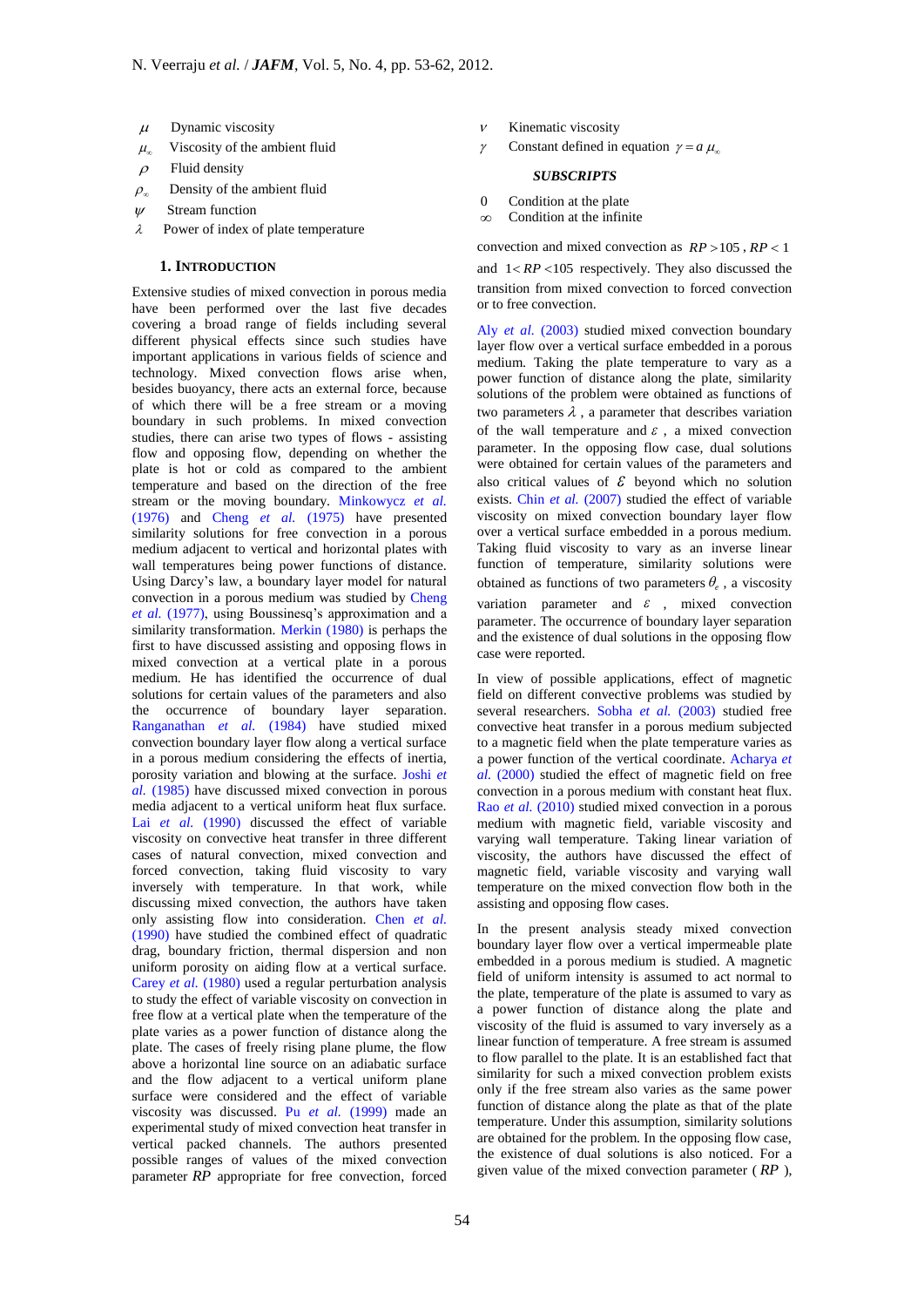depending on the values of the other parameters, either a unique solution or dual solution or no solution exist for the problem. Also there exist a critical value of *RP* beyond which no solution exists. Critical values of *RP* as well as ranges of values of the parameters for which either a unique solution, dual solution or no solution exist for the problem are determined. Certain qualitatively and quantitatively interesting results are presented in the form of graphs and tables. The behaviors of the solutions including the slip velocity, shear stress, heat transfer coefficient, fluid velocity, temperature, hydrodynamic boundary layer thickness and thermal boundary layer thickness are discussed as functions of parameters of the problem.

## **2. FORMULATION**

An isothermal plate immersed vertically in a porous medium saturated with a viscous incompressible homogeneous quiescent fluid is considered. A point  $'o'$  in the plate is taken as origin of a coordinate

system, a vertical line through  $'o'$  along the plate is taken as  $X$  - axis and a line perpendicular to the plate through  $'o'$  is taken as  $Y$  - axis. A magnetic field of uniform intensity  $(B_0)$  is applied in a direction normal

to the plate. The temperature of the plate  $(T_0)$  is assumed to vary as a power function of distance along the plate as

$$
T_0 = T_\infty + Ax^{\lambda} \tag{1}
$$

where  $T_{\infty}$  is the temperature of the ambient fluid, A is

a constant, and  $\lambda$  is a real number.  $\lambda$  is referred to as power of index of wall temperature. The viscosity of the fluid is taken to be an inverse linear function of temperature as

$$
\frac{1}{\mu} = \frac{1}{\mu_{\infty}} \{ 1 + \gamma (T - T_{\infty}) \}
$$
 (2)

where  $\mu$  is dynamic viscosity,  $\mu_{\infty}$  is viscosity evaluated at ambient temperature,  $T$  is the temperature of the fluid and  $\gamma$  is a constant depending on the viscosity of the fluid defined by

$$
\gamma = a \mu_{\infty} \tag{3}
$$

In general, the constant  $a'$  takes positive values for liquids and takes negative values for gases. Density of the fluid is assumed to be variable only in the body force term and other fluid properties are assumed to be constant. The ambient fluid is assumed to flow with a velocity  $U_{\infty}$  parallel to the plate and this velocity is assumed to vary as a power function of distance  $(x)$ along the plate as

$$
U_{\infty} = bx^{\lambda} \tag{4}
$$

Using the Darcy model, the equations governing the steady mixed convection boundary layer flow are well known and are not presented here.

Appropriate boundary conditions on the fluid velocity and fluid temperature are

at  $Y = 0$ ,  $v = 0$ ,  $T = T_0$ at  $Y \to \infty$ ,  $u \to U_{\infty}$ ,  $T \to T_{\infty}$ 

Boussinesq's approximation is used, and a stream function  $\psi$  is introduced through the relations

$$
u = \frac{\partial \psi}{\partial y}, \quad v = -\frac{\partial \psi}{\partial x}
$$

so that, after elimination of pressure, the following equation is obtained

$$
(T - T_e) \frac{\partial^2 \psi}{\partial y^2} = \frac{\partial \psi}{\partial y} \frac{\partial T}{\partial y} + (T - T_e)^2 aK \rho_{\infty} g \beta \frac{\partial T}{\partial y} - \sigma B_0^2 (T - T_e)^2 aK \frac{\partial^2 \psi}{\partial x^2}
$$
 (5)

Here

$$
T_e = T_\infty - \frac{1}{\gamma}
$$

Introducing a similarity variable  $\eta$  and nondimensional variables  $f$ ,  $\theta$  through the relations

$$
\eta = \left(\frac{Pe_x}{2}\right)^{\frac{1}{2}} \frac{y}{x}, \quad \psi = \alpha (2Pe_x)^{\frac{1}{2}} f(\eta), \quad \theta = \frac{T - T_{\infty}}{T_0 - T_{\infty}}
$$

where

$$
Pe_x = \frac{U_{\infty} x}{\alpha_m}
$$

 $\mathbf{D}$ 

the governing equations are obtained as

$$
\frac{f''(\theta - \theta_e) - f'\theta'}{(\theta - \theta_e)^2} = -\frac{\theta'}{\theta_e}RP + \frac{(1 - C)}{C}\frac{1}{\theta_e}f''
$$
 (6)

$$
\theta'' = -\theta' f \tag{7}
$$

Here a dash denotes derivative with respect to  $\eta$ ,

$$
RP = \frac{R u_x}{P e_x}
$$
 is the mixed convection parameter where

$$
Ra_x = \frac{K g \beta (T_0 - T_\infty)x}{V_\infty \alpha_m}
$$
 is a local Rayleigh number,

$$
Pe_x
$$
 is local *Pe' clet* number and  $C = \frac{K^*}{K^* + M^2}$  is

magnetic interaction parameter, where  $M^2 = \frac{B_o^2 L^2 \sigma}{2}$  $\mu_{\scriptscriptstyle \alpha}$  $=$ 

is Hartmann number.

The boundary conditions in terms of non-dimensional variables are

$$
at \quad \eta = 0 \qquad \quad f = 0 \,, \qquad \theta = 1
$$

as 
$$
\eta \to \infty
$$
  $f' \to 1$   $\theta \to 0$  (8)

Equation (6) can be integrated once with respect to  $\eta$ using the condition on  $f'$  at infinity to get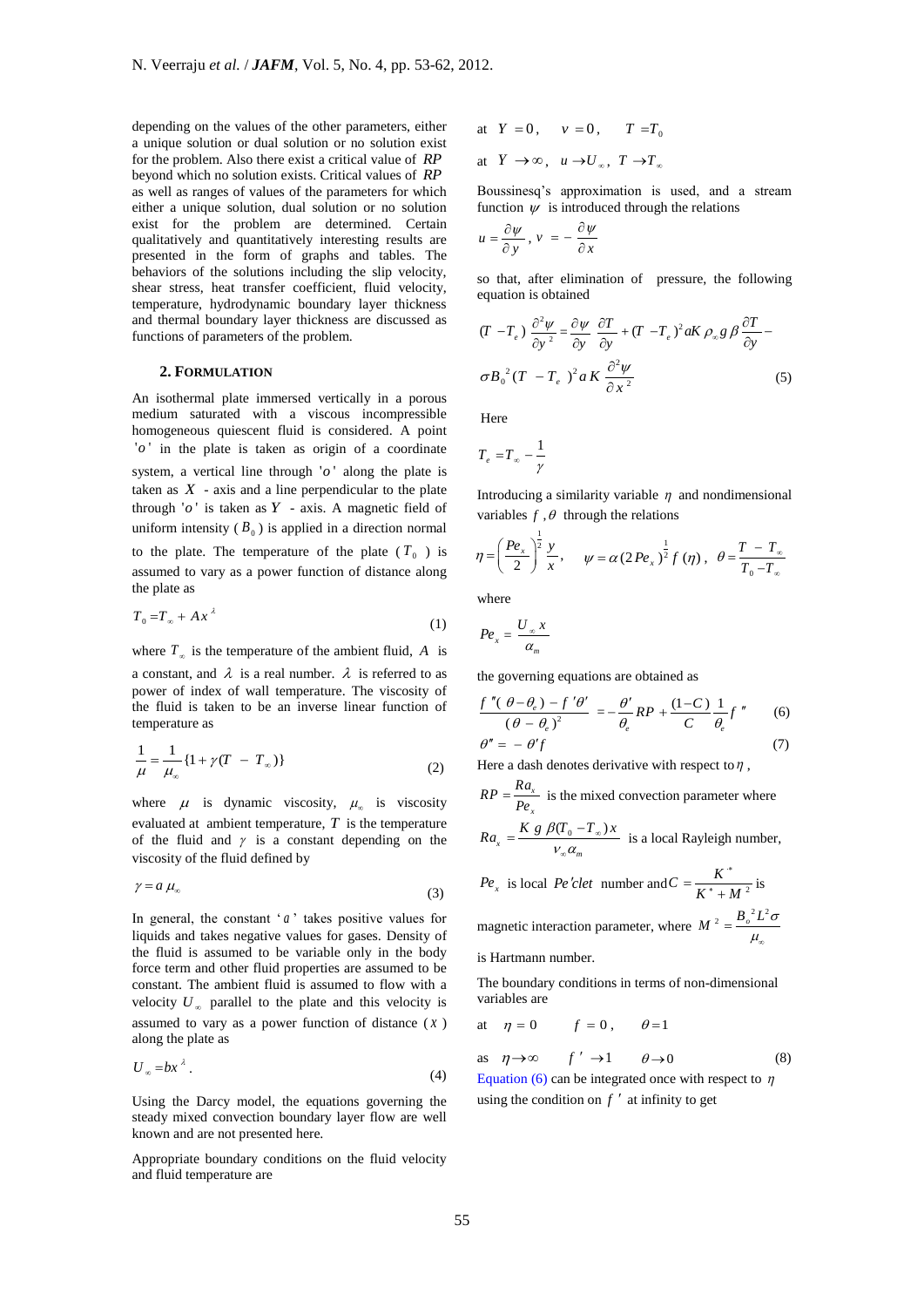$$
f' = \frac{-(\theta - \theta_e)(C.RP.\theta + 1)}{\theta_e + (C - 1)\theta}
$$
\n(9)

Evaluation of this expression at  $\eta = 0$  gives the slip velocity.

# **2.1 Parameters of the Problem**

The parameters of the problem are  $RP$ ,  $C$ ,  $\lambda$  and  $\theta_e$ .

*RP* the mixed convection parameter takes positive values when the plate is hot i.e., when plate temperature is more than the ambient temperature, and takes negative values when the plate is cold i.e., when plate temperature is less than the ambient temperature. In the present work, by choice, positive values of *RP* correspond to assisting flow and negative values correspond to opposing flow.

*C* is the magnetic interaction parameter. In view of its definition, the parameter can take only positive values that are less than or equal to unity. The value unity corresponds to the case when there is no magnetic field and diminishing values of  $C$  correspond to increasing intensity of the magnetic field or increasing permeability (i.e., diminishing values of the porous parameter). An increase in the intensity of the magnetic field diminishes the fluid flow and hence is the case with diminishing values of *C* .

The constant ' *A* ' appearing in the expression for the plate temperature can take positive as well as negative values.  $\lambda$  is power of index of wall temperature. This parameter can take positive as well as negative values which give rise to plate temperatures higher or lower than that of ambient temperature depending on the value of  $\Delta$   $\wedge$  *Zero* value of  $\lambda$  corresponds to the isothermal case.

The other parameter  $\theta_e$  is the viscosity variation parameter. It can take positive as well as negative values, of which positive values correspond to gases and negative values correspond to liquids. The value infinity corresponds to constant viscosity case. In this problem, it is observed that 1000 is a large value of  $\theta_e$ that gives sufficiently accurate constant viscosity results. It is not necessary to differentiate between the values  $+ \infty$  and  $- \infty$  of  $\theta_e$  and hence between the

values +1000 and -1000.

## **2.2 Solution of the Problem**

 $f' = \frac{1}{\theta} \frac{V_1 \times (1 - 1)}{\theta}$  (9)<br>
Fralmation of this expression at  $\eta = 0$  gives the slip<br>
Fralmation of this expression at  $\eta = 0$  gives the slip<br>
Freduction of this expression at  $\eta = 0$  gives the slip<br>
Freduction of The Eqs. (7)  $\&$  (9) subject to conditions (8) constitutes a boundary value problem. This problem is solved by Runge-Kutta- Gill method together with a shooting technique and solutions are obtained only for negative values of *RP* , since its negative values correspond to opposing flow and it is intended to confine attention to the opposing flow case. It may be further noted that the value 1000 for  $\theta_e$  has given results that coincide with those corresponding to the constant viscosity case. Solutions in certain appropriate cases are compared with available results of the literature. Important quantities of physical interest such as slip velocity, fluid velocity, fluid temperature, shear stress, heat transfer

coefficient, hydrodynamic boundary layer thickness and thermal boundary layer thickness are determined. Quantitatively and qualitatively interesting behaviors of the solutions are presented through figures and tables and discussed as functions of the parameters.

#### **3. DISCUSSION OF THE RESULTS**

In this paper, attention is paid to the opposing flow case and hence on the results for negative values of mixed convection parameter *RP* . Certain important results are presented in the form of Figs. 1 to  $\overline{7}$  and some more results in the form of Tables 1 to 2.

In what follows the shear stress at the plate,  $'f''(0)$  is referred to as skin friction and the heat transfer rate at the plate,  $\div(-\theta'(0))$  is referred to as the wall heat transfer rate.

Local drag coefficient is defined as

$$
Cd_x = \frac{\mu \frac{\partial u}{\partial y}\Big|_{y=0}}{\rho_x (U_x)^2} = \frac{v_x}{(1 + \gamma A x^{\lambda})} \frac{(Pe_x)^{\frac{-1}{2}}}{\alpha \sqrt{2}} f''(0)
$$
 (10)

Local Nusselt number is defined as

$$
Nu_x = \frac{-K\left(\frac{\partial T}{\partial y}\right)_{y=0}}{T_0 - T_\infty} = \frac{-K}{x}\left(\frac{Pe_x}{2}\right)^{\frac{1}{2}}\theta'(0) \tag{11}
$$

The discussion of the results is presented in two parts (i) Isothermal  $(\lambda = 0)$  i.e., constant wall temperature case and (ii) Non- Isothermal  $(\lambda \neq 0)$  i.e., varying wall temperature case.

# **3.1 Skin Friction & Heat Transfer Coefficient (Isothermal Case,**  $\lambda = 0$  )

Variations in  $f''(0)$  with the mixed convection parameter are presented in Figs.  $1(a)$ ,  $1(b)$  and the corresponding variations in ' $-\theta'(0)$ ' are presented in Figs  $2(a)$ ,  $2(b)$ . It may be noted that, skin friction *f* (0) ' takes increasing values with increasing negative values of *RP* up to a certain stage and diminish beyond that stage. It is also noted that there is a critical value of RP beyond which there exist no solution. From the plots of  $f''(0)$ , it may noted that there can be a unique solution, dual solutions or no solution for the problem depending on the values of *RP* . In the case of dual solutions, the solution corresponding to a relatively larger value of  $f''(0)$  is referred to as the upper solution and the one corresponding to a smaller value of  $f''(0)$  is referred to as the lower solution.

Optimum values for '*f* "(0)' occurs when  $\theta_e = -2$  and this optimum diminishes as  $\theta_e$  changes from -2 to -8 and also from 1000 to 2. The range values of *RP* over which solution exists for the problem is maximum for  $\theta_e = 2$ , and the range diminishes as  $\theta_e$  increases from 2 to 1000. The range further diminishes as  $\theta_e$  changes from -8 to -2.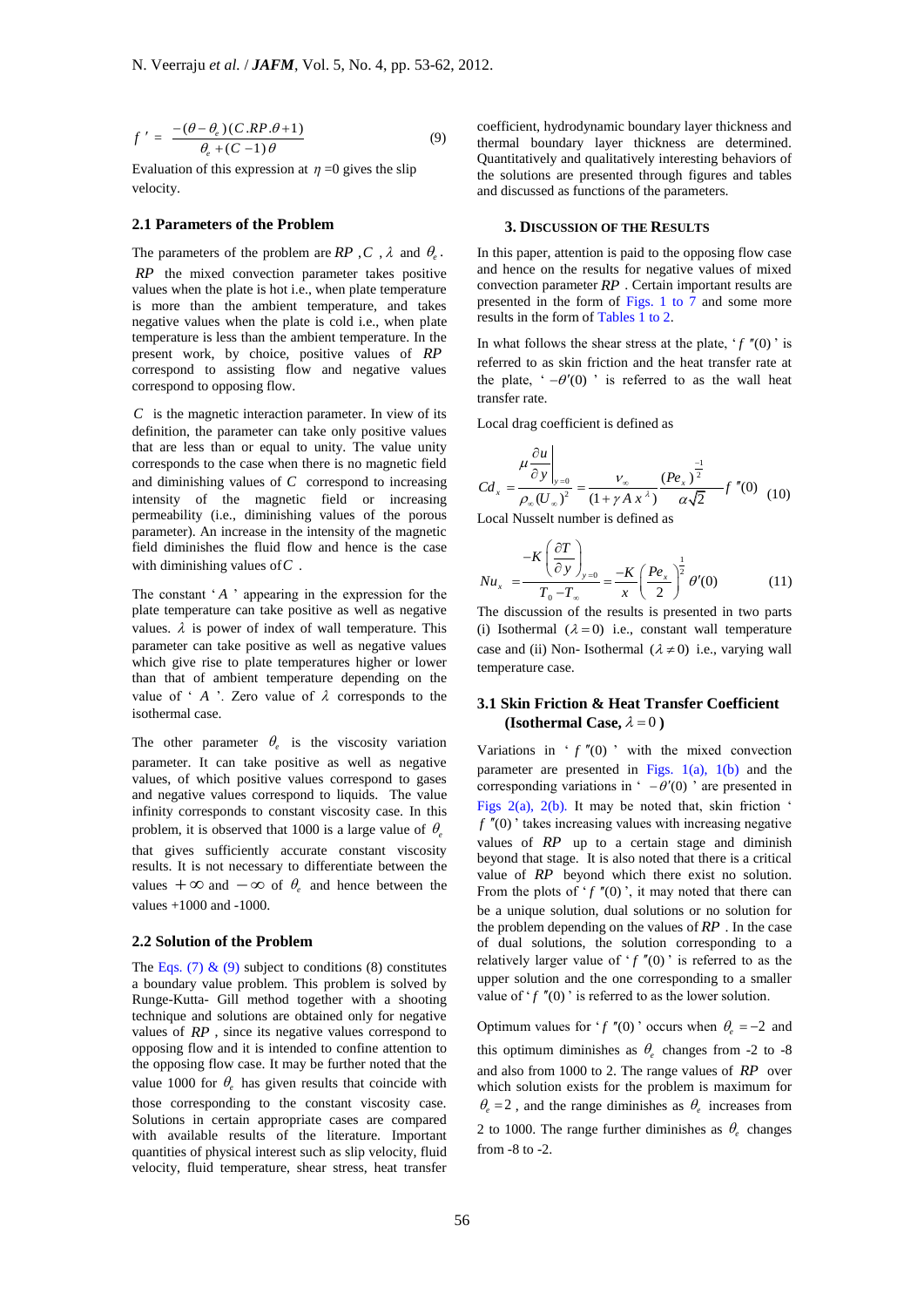Both in the presence  $(C = 0.5)$  as well as in the absence of magnetic field ( $C = 1$ ), behavior of ' $f''(0)$ 

' is the same, except that the range of values of *RP* over which solution exists is considerably larger in the presence of magnetic field.

From Figs.  $2(a)$ ,  $2(b)$  it may be noted that, unlike '  $f''(0)$ ,  $\left( -\theta'(0) \right)$  takes diminishing values with increasing negative values of *RP* up to the critical value and diminishes further as *RP* increases. Since zero value of *RP* corresponds to forced convection, we may note that the heat transfer coefficient of the mixed convection case assumes smaller numerical values than the one in the forced convection case. Unlike ' $f''(0)$ ', '  $-\theta'(0)$ ' assumes smaller values as  $\theta_e$  changes from 2 to 1000 or from -2 to -8. Effect of

magnetic field on the heat transfer coefficient is not as significant as on skin friction.

# **3.2 Skin Friction & Heat Transfer Coefficient (Varying Wall Temperature Case,**  $\lambda \neq 0$ )

Variations in  $f''(0)$  of this case are presented in Figs. 1(c), 1(d) and corresponding variations in '  $-\theta'(0)$  ' are presented in Figs. 2(c), 2(d).

In the isothermal case  $f''(0)$  as well as  $\theta - \theta'(0)$ are observed to assume only positive values, while in the present varying wall temperature case ( $\lambda = 0.05$ ), they can be observed to assume both positive and negative values indicating that dual solutions exist over a wider range of values of *RP* in the varying wall temperature case than in isothermal case. Variations in skin friction and heat transfer coefficient of the present case with the mixed convection parameter *RP* and viscosity variation parameter  $\theta_e$  are similar to the corresponding variations of the isothermal case.

The range of values of RP over which solution exists for the problem in this case ( $\lambda = 0.05$ ) is slightly more than the corresponding range in the isothermal case  $(\lambda = 0.0)$  for a given set of values of the other parameters. In the presence of magnetic field  $(C = 0.5)$ the range over which solutions exists is considerably larger than the range in the absence of magnetic field  $(C = 1)$ .









**Fig.1.** Variations in  $f''(0)$  for positive values of  $\theta_e$ . (a)  $\lambda$ =0.0, C=1.0; (b)  $\lambda$ =0.0, C=0.5; (c)  $\lambda$ =0.05, C=1.0; (d)  $\lambda = 0.05$ , C=0.5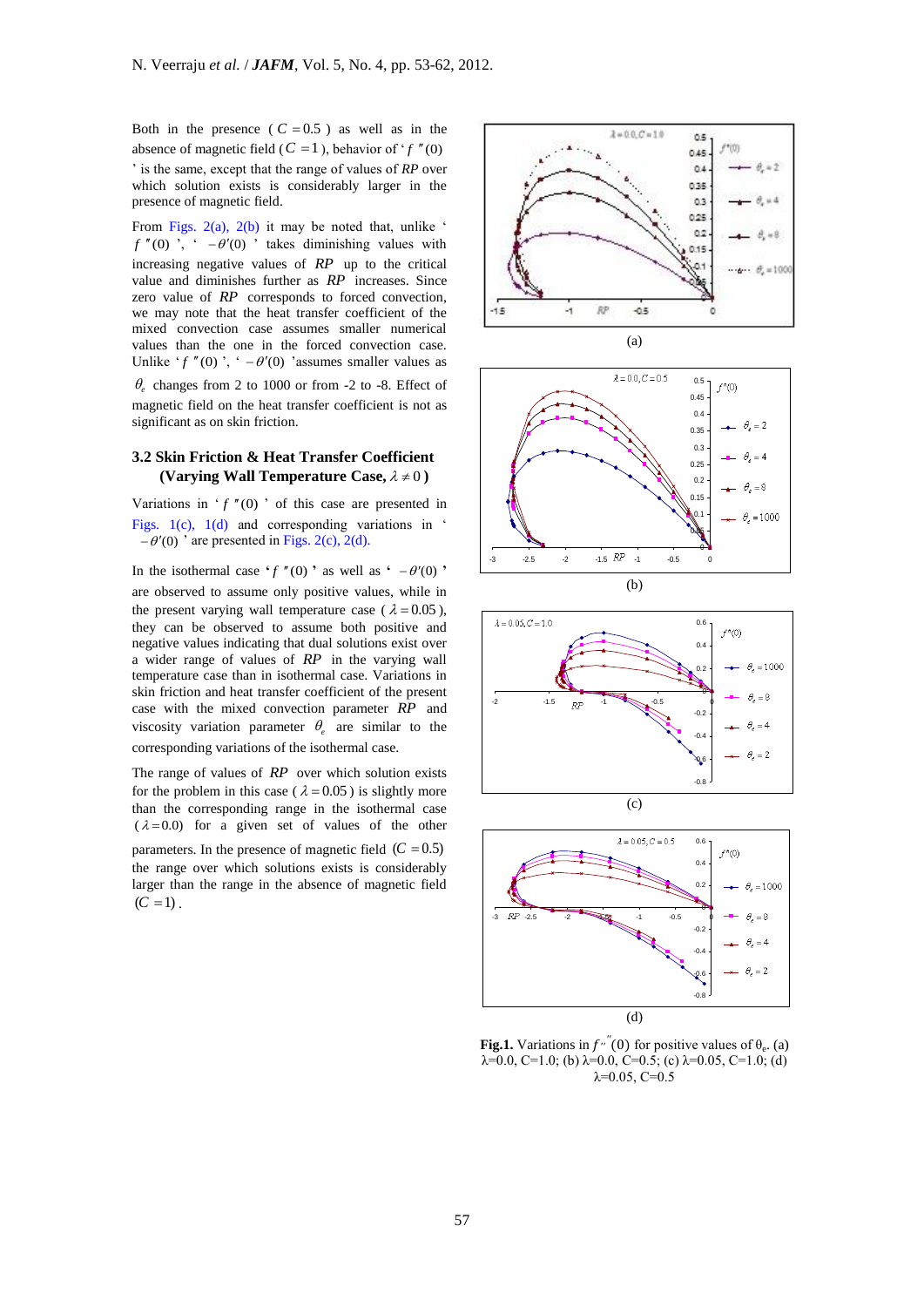

**Fig. 2.** Variations in ' $-\theta$ '(0)' for positive values of  $\theta_e$ . (a)  $\lambda$ =0.0, C=1.0; (b)  $\lambda$ =0.0, C=0.5; (c)  $\lambda$ =0.05, C=1.0; (d)  $\lambda = 0.05$ , C=0.5

# **3.3 Other Flow and Heat Transfer Characteristics**

Variations in shear stress ' $f''(\eta)$ ' of the upper solution are presented in Fig.  $3(a)$  and those of the lower solution in the Fig.  $3(b)$ . It may be noted that variations

in the lower solutions with the parameters are more striking than those in the upper solution. Hydrodynamic boundary layer thickness pertaining to the lower solution can be observed to be much higher than the boundary layer thickness of the upper solution and in fact boundary layer thickness of the lower solution is almost twice that of the upper solution Boundary layer thickness can be observed to be very high when  $\theta_e = 2$ , and in the absence of magnetic field. However the maximum value of shear stress of lower solution is smaller than that of the upper solution.

Variations in ' $\theta'(\eta)$  'are presented in Fig. 4(a) for the upper solution and in Fig.  $4(b)$  for the lower solution. One important observation is that, for both the solutions, for all values of the parameters, ' $\theta'(\eta)$ ' is negative. Thermal boundary layer thickness of the lower solution is much higher than that of the upper solution and in fact, boundary layer thickness of lower solution is almost twice that of the upper solution. It may be observed that absolute value of ' $\theta'(\eta)$ ' is maximum when  $\theta_e = 2$  (i.e., for gases). Absolute maximum of the lower solution is smaller than absolute maximum of the upper solution.

Variations in fluid velocity of the upper solution are presented in Fig.  $5(a)$  and of the lower solution in Fig.  $5(b)$ . As can be expected, the variations in the shear stress are reflected in the plots of the velocity. However, it may noted that the variations in the lower solution with the parameters are significant than the variations in the upper solution. Hydrodynamic boundary layer thickness of the lower solution is much higher than that of the upper solution.



**Fig. 3.** Variations in  $f''(\eta)$ . (a) upper solution; (b) lower solution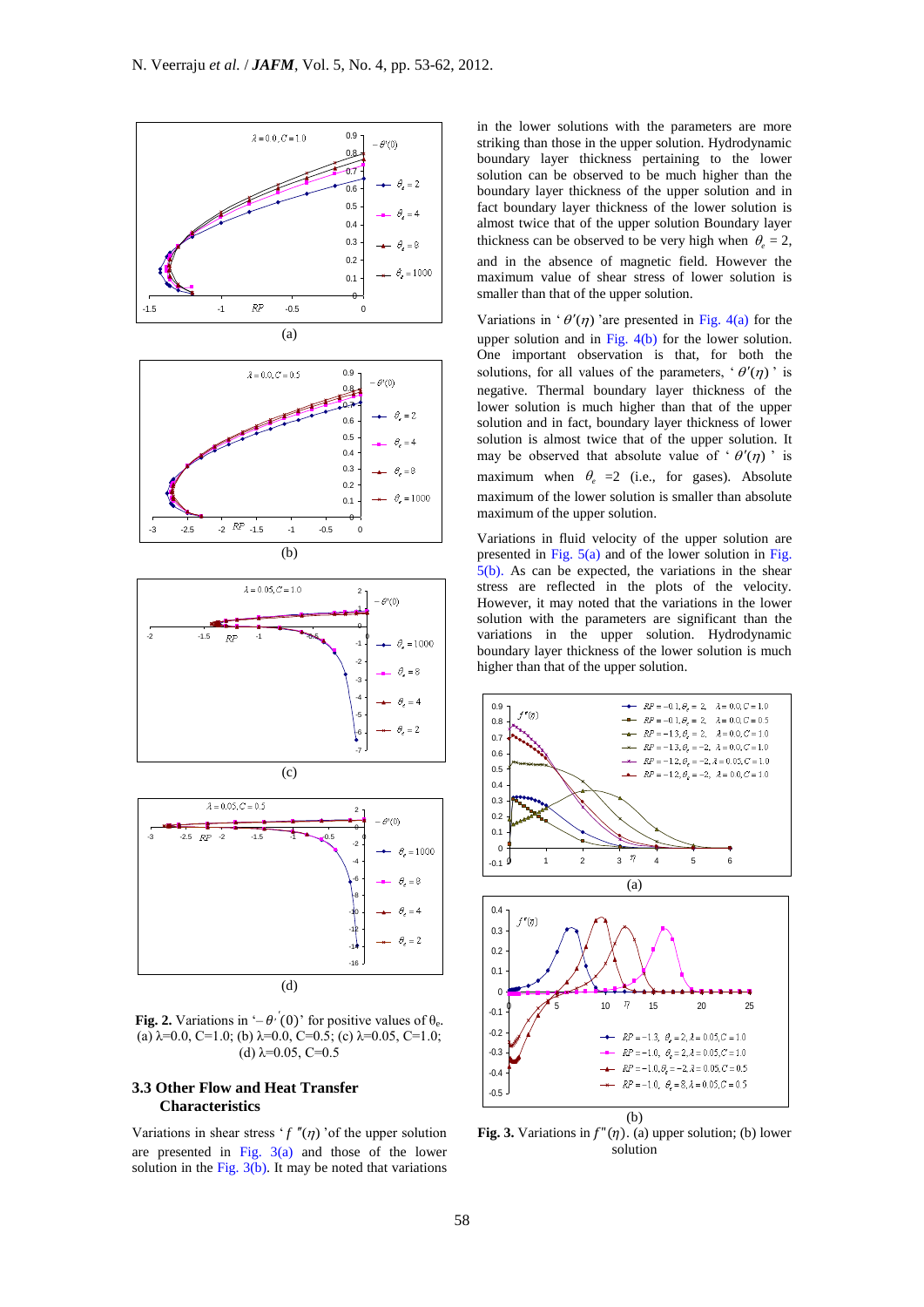



**Fig. 4.** Variations in  $\theta'(\eta)$ . (a) upper solution; (b) lower solution





Fig. 5. Variations in  $f'(\eta)$ . (a) upper solution; (b) lower solution







**Fig.6.** Variations in  $\theta$  (η). (a) upper solution; (b) lower solution



**Fig.7.** Variations in  $f'(0)$  for positive values of  $\theta_e$ 

Variations in fluid temperature of the upper and lower solutions are presented in Figs.  $6(a)$  and  $6(b)$ respectively. The variations in the temperature can be anticipated from the variations in ' $\theta'(\eta)$ '. Further, variations in the lower solution are more significant than those in the upper solution. Thermal boundary layer thickness of the lower solution is much higher than that of the upper solution.

Variations in slip velocity for positive values of  $\theta_e$  are presented in Fig. 7. From the figure, it may be noted that the slip velocity can be observed to be more in the presence of magnetic field ( $C = 0.5$ ) than in its absence  $(C = 1)$ . For both positive as well as negative values of  $\theta_e$ , in the absence of magnetic field, the slip velocity takes either zero value or negative values while in the presence of magnetic field, slip velocity takes positive values. In the presence of magnetic field, slip velocity increases with increasing positive values of  $\theta_e$ 

(i.e., for gases, as  $\theta_e$  changes from 2 to 1000) while it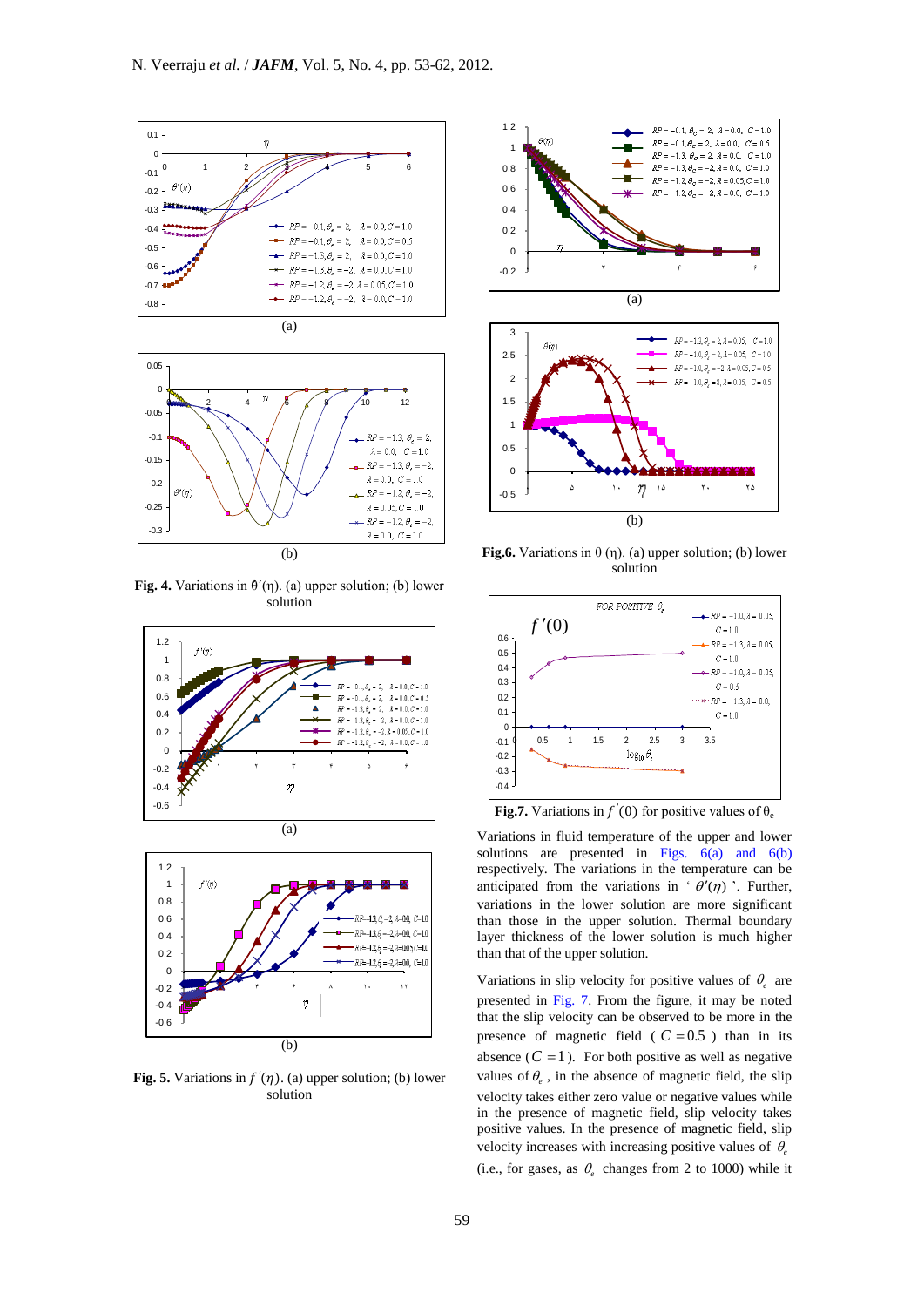decreases with increasing negative values of  $\theta_e$  (i.e., for liquids, as  $\theta_e$  changes from -2 to -8 and further to 1000). However, in the absence of magnetic field, the behavior of slip velocity with  $\theta_e$  is vice versa.

# **3.4 Observations from Tables**

It is noticed that there exists a single solution or dual solution or no solution for different negative values of the mixed convection parameter *RP* . In Table 1, are presented sets of values of the parameters for which either a single solution or dual solution or no solution exists for the problem. From numerical results as well as from tables, it could be observed that the range of values of RP for which a solution exists is seen to

increase with decreasing values of  $\theta_e$  (either positive or negative). The range can also be seen to increase considerably in the presence of magnetic field  $(C = 0.5)$  than in its absence  $(C = 1)$ . The range can be seen to increase further in the variable wall temperature case ( $\lambda = 0.05$ ) than in the constant wall temperature case ( $\lambda = 0$ ).

Variations in hydrodynamic boundary layer thickness  $(\delta_{\nu})$  and thermal boundary layer thickness ( $\delta_{\nu}$ ) in the absence of magnetic field  $(C = 1)$  are presented in Table 2(a) for  $RP = -1.2$ ,  $\lambda = 0.05$ . Changes in  $\delta_{v}$ ,  $\delta_{\beta}$ in the presence of magnetic field  $(C = 0.5)$  are presented in table 2(b) for  $RP = -2.2$ ,  $\lambda = 0.05$ .

**Table 1** Ranges of values of RP (a)  $C = 1$ ,  $\lambda = 0.05$  (no magnetic field, varying wall temperature).

| (b) $C = 0.5$ , $\lambda = 0.05$ (magnetic field, varying wall temperature) |
|-----------------------------------------------------------------------------|
|-----------------------------------------------------------------------------|

|                           |                          | (a)                      |                          |                          |
|---------------------------|--------------------------|--------------------------|--------------------------|--------------------------|
| Parameters                | $\theta_e = 2$           | $\theta_{e} = 8$         | $\theta_e = -2$          | $\theta_e = -8$          |
|                           | $C=1$                    | $C=1$                    | $C=1$                    | $C=1$                    |
| Type<br>Of solution       | $\lambda = 0.05$         | $\lambda = 0.05$         | $\lambda = 0.05$         | $\lambda = 0.05$         |
| Single<br><b>Solution</b> | $-0.7 \le RP \le 0$      | $-0.2 \leq RP \leq 0$    | $RP = 0$                 | $RP = 0$                 |
| Dual<br>Solution          | $-1.435 \le RP \le -0.8$ | $-1.376 \le RP \le -0.3$ | $-1.332 \le RP \le -0.1$ | $-1.354 \le RP \le -0.1$ |
| No<br>Solution            | $RP > -1.435$            | $RP > -1.376$            | $RP > -1.332$            | $RP > -1.354$            |

|--|

| ۰,<br>× |
|---------|
|---------|

| Parameters          | $\theta_e = 2$          | $\theta_{e} = 8$        | $\theta_e = -2$           | $\theta_e = -8$           |
|---------------------|-------------------------|-------------------------|---------------------------|---------------------------|
|                     | $C = 0.5$               | $C = 0.5$               | $C = 0.5$                 | $C = 0.5$                 |
| Type<br>of solution | $\lambda = 0.05$        | $\lambda = 0.05$        | $\lambda = 0.05$          | $\lambda = 0.05$          |
| Single<br>Solution  | $-1.3 \leq RP \leq 0$   | $-0.3 \leq RP \leq 0$   | $RP = 0$                  | $RP = 0$                  |
| Dual<br>Solution    | $-2.81 \le RP \le -1.4$ | $-2.74 \le RP \le -0.4$ | $-2.6996 \le RP \le -0.1$ | $-2.7182 \le RP \le -0.1$ |
| No<br>Solution      | $RP > -2.81$            | $RP > -2.74$            | $RP > -2.6996$            | $RP > -2.7182$            |

**Tables 2** Hydrodynamic boundary layer thickness (  $\delta_v$  ) &Thermal boundary layer thickness (  $\delta_t$  )

(a)

| Parameters     | $\theta_e = 2$ $RP = -1.2$ | $\theta_e = 8$ $RP = -1.2$ | $\theta_e = -2$ $RP = -1.2$ | $\theta_e = -8$ $RP = -1.2$ |
|----------------|----------------------------|----------------------------|-----------------------------|-----------------------------|
|                | $C = 1, \lambda = 0.05$    | $C = 1, \lambda = 0.05$    | $C = 1, \lambda = 0.05$     | $C = 1, \lambda = 0.05$     |
| Thickness      |                            |                            | <b>UPPER SOLUTION</b>       |                             |
|                |                            |                            |                             |                             |
|                |                            |                            |                             |                             |
| LOWER SOLUTION |                            |                            |                             |                             |
|                | 15                         | 13                         |                             |                             |
|                |                            | 12                         |                             |                             |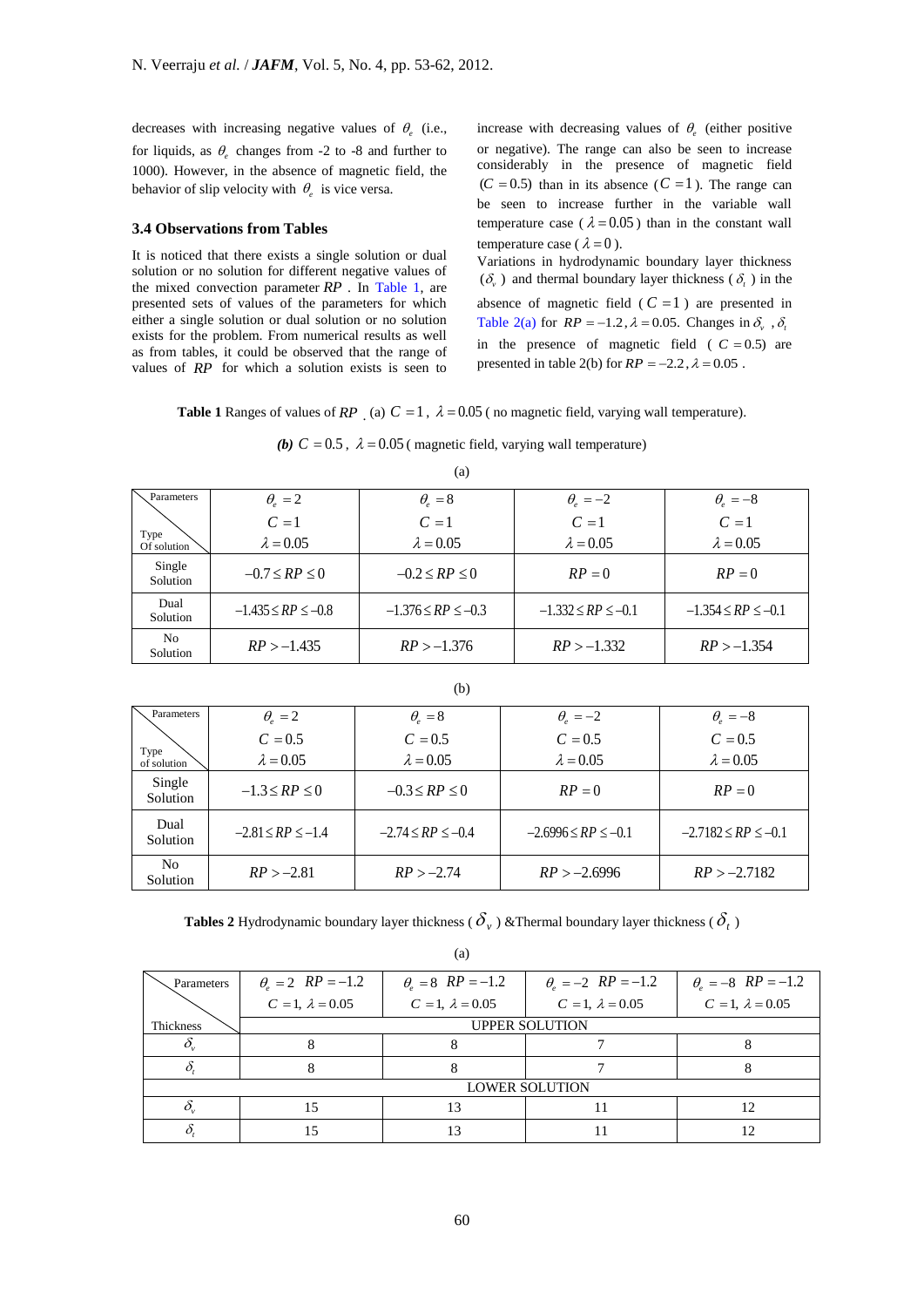| Parameters | $\theta_e = 2$ $RP = -2.2$ | $\theta_e = 8$ $RP = -2.2$ | $\theta_e = -2$ $RP = -2.2$ | $\theta_e = -8$ $RP = -2.2$ |  |
|------------|----------------------------|----------------------------|-----------------------------|-----------------------------|--|
|            | $C = 0.5, \lambda = 0.05$  | $C = 0.5, \lambda = 0.05$  | $C = 0.5, \lambda = 0.05$   | $C = 0.5, \lambda = 0.05$   |  |
| Thickness  |                            | <b>UPPER SOLUTION</b>      |                             |                             |  |
|            |                            |                            |                             |                             |  |
|            |                            |                            |                             |                             |  |
|            | <b>LOWER SOLUTION</b>      |                            |                             |                             |  |
|            | 16                         | 15                         | 14                          | 14                          |  |
|            | 16                         |                            | 14                          | 14                          |  |

(b)

From the tables, as well as from numerical results, it may be noted that for upper solution, there are negligible changes in  $\delta_{v}$ ,  $\delta_{t}$  with changing values of  $\theta$ , &  $\lambda$ . However for the lower solution, the changes in  $\delta$ ,  $\delta$  are significant with changes in the parameters. Both  $\delta_{\nu}$  and  $\delta_{\iota}$  decrease for positive increasing values and negative decreasing values of  $\theta_e$ . Both  $\delta$ <sub>v</sub> and  $\delta$ <sub>t</sub> assume larger values for larger negative values of  $RP$ . From numerical results,  $\delta_{v}$ ,  $\delta$ <sub>c</sub> are observed to decrease with increasing negative values of  $RP$ . Also  $\delta_{v}$ ,  $\delta_{t}$  are observed to assume larger values in the presence of magnetic field than in the absence of magnetic field. These variations of  $\delta_{\nu}$ 

,  $\delta$ <sub>t</sub> with changing values of  $\theta$ <sub>e</sub>,  $\lambda$  and C , however, are not the same for all values of *RP* .

## **3.5 NM Earlier Works**

Results of the present analysis are in excellent agreement with those of Lai *et al.* (1990) when  $\lambda = 0$ ,  $C = 1$  for positive values of *RP* (i.e., in the assisting flow case when the plate temperature is constant and when there is no magnetic field). Results of the present analysis are in excellent agreement with those of Aly *et al.* (2003) when  $C = 1$ ,  $\theta_e = 1000$  (i.e., when there is no magnetic field and when viscosity is taken to be a constant. It is noticed that 1000 is a sufficiently large value for  $\theta_e$  that has given results of constant viscosity case). Results of the present analysis also are in excellent agreement with those of Chin *et al.* (1990) when  $C = 1$  and  $\lambda = 0$  (i.e., when the plate temperature is constant and when there is no magnetic field, both in the assisting flow and opposing flow cases).

## **4. CONCLUSION**

In the opposing flow case, there can be a unique solution, dual solutions or no solution for the problem depending on the values of *RP* . In the case of dual solutions, the solution corresponding to a relatively larger value of  $'f''(0)$  is referred to as the upper solution and the one corresponding to a smaller value of  $'f''(0)$  is referred to as the lower solution. The range of values of *RP* over which solution exists is considerably large in the presence of magnetic field than in its absence. In the isothermal case  $(\lambda = 0.0)$ , '

 $f''(0)$  ' as well as '  $-\theta'(0)$  ' assume only positive values, while in the varying wall temperature case (  $\lambda = 0.05$ ), they assume both positive and negative values, indicating that dual solutions exist over a wider range of values of *RP* in the varying wall temperature case than in isothermal case. Variations in the lower solutions with the parameters are more striking than the variations in the upper solution. Hydrodynamic boundary layer thickness pertaining to the lower solution is much higher than the boundary layer thickness of the upper solution. Thermal boundary layer thickness of the lower solution is also much higher than that of the upper solution. Drag is less in the presence of magnetic field than its absence. Drag is less in the isothermal case than in the varying wall temperature case. Heat transfer coefficient assumes larger values in the presence of magnetic field than in its absence. The range of values of RP for which a solution exists increases with decreasing values of  $\theta_e$  (either positive or negative).

## **ACKNOWLEDGEMENTS**

The authors wish to convey their thanks to the Management and Principal of S.R.K.R. Engineering College, Bhimavaram for providing the facilities.

#### **REFERENCES**

- Acharya, M., G.C. Dash and L.P. Singh., Magnetic Field Effects on the Free Convection and Mass Transfer Flow through Porous Medium with Constant Suction and Constant Heat Flux*, Indian J. Pure Appl. Math.,* 31(2000) 1-18.
- Aly, E.H., L. Elliot and D.B. Ingham., Mixed convection boundary layer Flow over a vertical surface embedded in a porous medium, *European Journal of Mechanics B/Fluids.,* 22(2003) 529 -543.
- Carey, V.P., and J.C. Mollendorf., Variable Viscosity Effects in several natural convection flows, *Int.J.Heat-Mass Transfer*, 23(1980) 95 –109.
- Chen, C.H., and C.K. Chen., Non-Darcian mixed convection along a vertical plate embedded in a porous medium. *Appl. Math. Modelling*  14(1990) 482- 488.